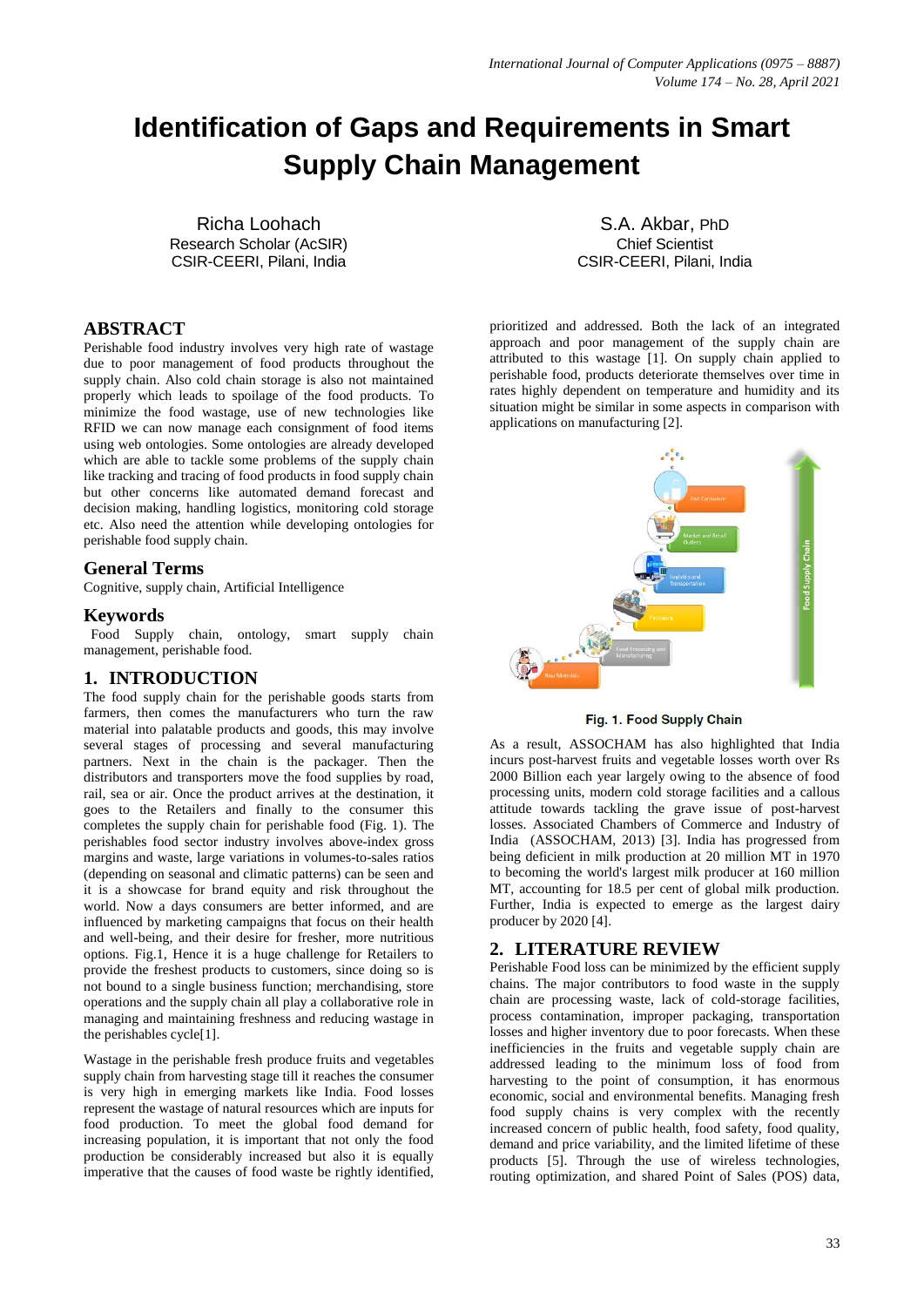the DSD (direct store delivery) supplier can more quickly sense what is moving through the store [6]. Ontology on the other hand is the study of the categories of things that exist or may exist in some domain, and they provide a common vocabulary for the purpose of knowledge sharing, communication and reuse about some topic. Viewed as a conceptualization of general knowledge into understandable and readable formats, ontologies are precious tools for supply chain decision-making situations [7]. Grubic, Tonci et. al. [8] reviews several supply chain management ontologies like Enterprise ontology, TOVE ontology, IDEON ontology, Manufacturing system engineering ontology etc. and found few gaps like Apart from the EO and TOVE ontologies all other supply chain ontology models have inter-business network as its scope. There is no work to capture the ontology of dyadic relationships or external supply chains. Only the EO and TOVE ontologies have formally represented and acknowledged the importance of time. These models could therefore be characterized as dynamic. Other models have adopted a rather static view on a supply chain. The review of supply chain ontology models provides evidence where ontology of a domain is being equated with the knowledge of that domain. The majority of ontological deficiencies inherently present in these models could also be attributed to this. Hence, more rigorous and theoretically sound analysis is required to develop more realistic and robust supply chain systems. By reviewing the supply chain ontology models one gets an impression that problems of supply chain are reduced to identifying the requirements of manufacturing activities. No formal account of other material and information flow supported activities (e.g. replenishment, transport, reverse logistics, etc.) is evident. Broader and more holistic approach is required in order to effectively develop and represent ontology of a supply chain.

According to Greets et. al. [9] technologies like radio frequency identification (RFID) have facilitated the identification of individual things and information sharing regarding their behavior throughout the supply chain. Such developments have generated the capabilities of a supply chain where the location of arbitrary individual things can be determined and monitored at any point in time by all appropriate supply chain partners, made possible by an Internet of Things for the supply chain and ontology facilitates the visibility and interoperability of things along the supply chain. Ontologies like REA (Resource Event Agent) ontology [10] mainly concentrates on business processes like sales, purchases, conversion or manufacturing, human resources and financing . Whereas EAGLET (Event, AGent, Location, Equipment, and Thing) ontology which is newfangled than REA as it also includes the location and equipment, structuring rules, and stereotypical patterns. They are aimed at modeling an item's physical flow through the supply chain, and defining who owns the item and who has custody of it at any point in time. The EAGLET ontology is able to accommodate non manufacturing activities such as replenishment, transportation, and reverse logistics. EAGLET facilitates to model physical flows of things at different levels of granularity tracking and tracing are an integral part of the EAGLET ontology. But it cannot address more supply chain practices, such as the collaboration between supply chain partners to plan and forecast.

Kim, Henry M et al. [11] uses Internet of Things (IoT) and Blockchain technologies which promise to offer provenance even in complex supply chains. Internet‐ aware sensors capture finely granular real‐ time data about product and environment characteristics as well as location and timestamps throughout the supply chain. Furthermore, distributed, shared databases using Blockchain technologies promise to offer highly secure and immutable access to supply chain data. As Blockchain databases are decentralized, so that provenance can be evaluated even when no one party can claim ownership over all supply‐ chain data.This paper take the TOVE Traceability Ontology [12] as the primary source to design their Blockchain.

According to Pizzuti [13] the ability of monitoring the whole Supply Chain (SC) is obtained assuring the observation of two primary functions: tracking and tracing. The main goal of the proposed FTTO Ontology is to include the most representative food concepts involved in a Supply Chain all together in a single ordered hierarchy, able to integrate and connect the main features of the food traceability domain. The main aim of containing all the information related to the food traceability domain in a unique ontology is directly related with the need of enabling information sharing along the food supply chain. A typical food supply chain is a complex system in which different actors collaborates with each other in order to share information on products and processes. Products include raw ingredients and service products involved in a particular process, such as packaging. Processes are atomic system in different actors execute particular activities that leads to the production of specific food elements. The FTTO ontology devoted to the maintenance of food traceability, capable of enabling interoperability among different systems and integrating the heterogeneous databases adopted by each actor of the food supply chain. In case of food outbreak disease FTTO can be easily queried to obtain essential information fundamental to connect data available in the food supply chain. The ontology querying can be formulated for several purposes, and in particular, for identifying the causes of cases of food outbreak diseases. Pizzuti, Teresa et.al [14] in this paper describes the MEat Supply Chain Ontology (MESCO), an ontology developed for supporting the management of meat traceability along the whole supply chain. In particular, in this paper the authors instantiate MESCO to take the problem of meat traceability from the farmer to the final consumer. The results show that MESCO is able to represent all the knowledge and information related to the meat traceability domain into a single ontology, enabling interoperability among different systems and allowing for integrating the heterogeneous databases adopted by each actor involved in the supply chain. One of the main advantages in using MESCO is the facility in obtaining essential data, fundamental in case of food outbreak disease, addressing the key issues that makes the job of food safety agents frustrating.

According to Yee, Chan Gaik and SMC [15] OSCMS helps to improve the decision making of the manufacturer on supplier selection and at the same time reduce further the operating, distribution and logistics costs, thus saving in time and fuel consumption by avoiding delivery of returnable raw supplies and re-delivery of the qualified supplies.

# **3. GAPS IN SUPPLY CHAIN MANAGEMENT**

Food supply chain is a complex system in which different actors collaborates with each other in order to share information on products and processes. For integrating the heterogeneous databases and enabling interoperability between different actors a consistent vocabulary is required for unifying all the information in food supply chain. Acquiring different type of data from various sensors and other resources and integrating it is a huge challenge as data is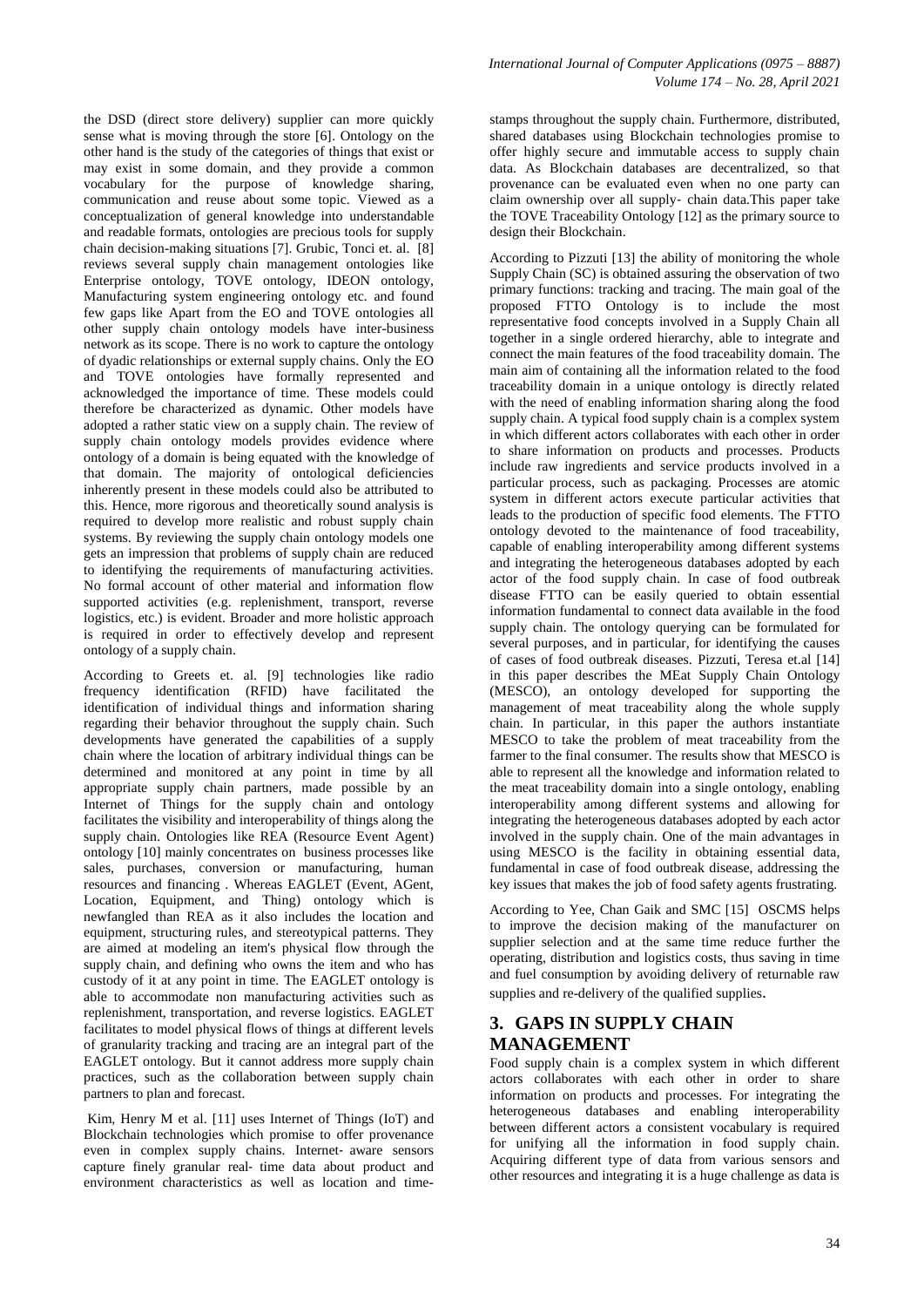coming in huge volume and also it is not shared between various actors in supply chain. In Indian context of supply chain of perishable food items it is very hard to manage. In India we have unorganized suppliers and producers. There is no implementation of IoT sensors to track the product from most of the suppliers and producers side as people are reluctant to absorb new IoT technologies as they don't have much knowledge about it and also not aware of its cost effectiveness. Also they have small business so they don't have budget to implement IoT. Also it is time consuming process to enter the information of every batch of perishable products like milk, vegetables. As mentioned by report [1] India has the cold storage requirement of 61.13 million metric tons but currently has the capacity for around 32 million metric tons. Cold storage facilities maintain the relative humidity of the agricultural fresh-produce which controls the quality degradation and process contamination. So lack of required cold storage facilities induce huge wastage, also there is shortage of refrigerated carriers for transport which leads to the wastage of food while transporting perishable goods.

 Poor logistics infrastructure in India cannot meet the growing demand, and the problems which are pertinent to this sector like lack of skilled labor, higher costs, meager implementation of technology have to be addressed .The design of the logistics network is very crucial for the performance of the supply chains. The proper logistics network design includes decisions like distribution network design which determine the logistics distribution channel, which comprises of warehouses size and the number, crossdocking points and related transportation links. Also fulfilling demand in timely manner, transportation planning which deals with the loading and routing of vehicles to meet customer orders. These issues also not handled by currently available supply chain ontologies.

 Integrated IT systems facilitate to achieve high performance supply chains. It helps in standardizing the transaction procedures with the customers and suppliers. These systems provide valuable information for effective decision making. We require ontologies which focus on demand forecast and decision making. Food losses could be largely reduced by an automated demand forecasting system based on better

information flow. Information about shelf life losses based on continuous monitoring in the food chains would help to respond faster and adjust transport and chain processes so that corrective actions can be taken before the food items fall below acceptable levels of quality.

# **4. REQUIREMENTS FOR DESIGNING FOOD SUPPLY CHAIN ONTOLOGY**

After studying various aspects and concerns related to food supply chain related to modern time and with the availability of new technologies in IoT and new approaches to handle huge volume of heterogeneous databases, it is now possible to handle the gaps in currently available ontologies (Fig. 2).

- Smart perishable food supply chain management should be able to handle following concerns
- Food supply chain ontology should handle huge volume of heterogeneous data and integrate it, which will be continuously coming from various sensors.
- It should be able to track the food products from producers to consumers and trace it back to the source.This can help us monitoring the quality of food and safety. Also in case of food outbreak diseases it helps to find the source from where it was generated.
- Smart supply chain management for perishable food ontologies should efficiently manage and monitor warehouse and storage (including cold storage) facilities.
- It should handle proper logistics methods like transportation. As delay in transportation largely aid to the spoilage of food and decreases its shelf life before it reaches to the retailers outlets.
- Smart supply chain management should be able to determine demand forecast and decision making proficiently as balance in demand supply can hugely decrease the wastage of perishable food.
- Perishable food supply chain ontologies should monitor the quality of food products throughout the process. It should notify us whenever there is any compromise in quality of food.



# Fig. 2. Food Supply Chain.